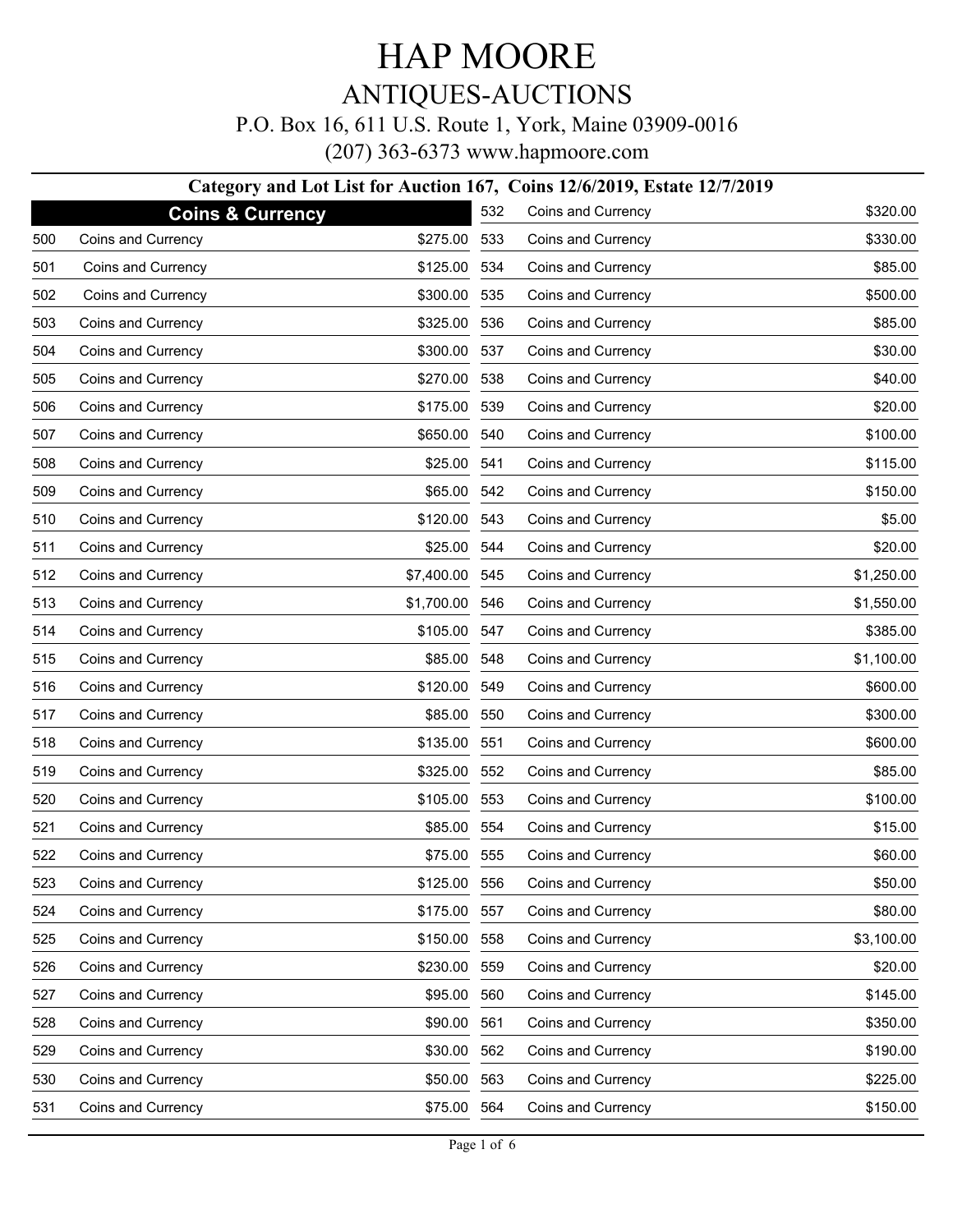### P.O. Box 16, 611 U.S. Route 1, York, Maine 03909-0016

|     |                    | Category and Lot List for Auction 167, Coins 12/6/2019, Estate 12/7/2019 |     |                    |          |
|-----|--------------------|--------------------------------------------------------------------------|-----|--------------------|----------|
| 565 | Coins and Currency | \$10.00 598                                                              |     | Coins and Currency | \$165.00 |
| 566 | Coins and Currency | \$10.00 599                                                              |     | Coins and Currency | \$85.00  |
| 567 | Coins and Currency | \$220.00 600                                                             |     | Coins and Currency | \$240.00 |
| 568 | Coins and Currency | \$100.00                                                                 | 601 | Coins and Currency | \$125.00 |
| 569 | Coins and Currency | \$105.00 602                                                             |     | Coins and Currency | \$800.00 |
| 570 | Coins and Currency | \$30.00                                                                  | 603 | Coins and Currency | \$100.00 |
| 571 | Coins and Currency | \$160.00 604                                                             |     | Coins and Currency | \$105.00 |
| 572 | Coins and Currency | \$40.00                                                                  | 605 | Coins and Currency | \$105.00 |
| 573 | Coins and Currency | \$370.00 606                                                             |     | Coins and Currency | \$370.00 |
| 574 | Coins and Currency | \$525.00                                                                 | 607 | Coins and Currency | \$300.00 |
| 575 | Coins and Currency | \$120.00 608                                                             |     | Coins and Currency | \$45.00  |
| 576 | Coins and Currency | \$300.00                                                                 | 609 | Coins and Currency | \$55.00  |
| 577 | Coins and Currency | \$550.00 610                                                             |     | Coins and Currency | \$85.00  |
| 578 | Coins and Currency | \$20.00 611                                                              |     | Coins and Currency | \$105.00 |
| 579 | Coins and Currency | \$20.00 612                                                              |     | Coins and Currency | \$60.00  |
| 580 | Coins and Currency | \$165.00 613                                                             |     | Coins and Currency | \$130.00 |
| 581 | Coins and Currency | \$85.00 614                                                              |     | Coins and Currency | \$225.00 |
| 582 | Coins and Currency | \$45.00 615                                                              |     | Coins and Currency | \$105.00 |
| 583 | Coins and Currency | \$40.00 616                                                              |     | Coins and Currency | \$10.00  |
| 584 | Coins and Currency | \$100.00 617                                                             |     | Coins and Currency | \$110.00 |
| 585 | Coins and Currency | \$220.00 618                                                             |     | Coins and Currency | \$110.00 |
| 586 | Coins and Currency | \$145.00 619                                                             |     | Coins and Currency | \$40.00  |
| 587 | Coins and Currency | \$140.00 620                                                             |     | Coins and Currency | \$100.00 |
| 588 | Coins and Currency | \$185.00 621                                                             |     | Coins and Currency | \$185.00 |
| 589 | Coins and Currency | \$1,200.00 622                                                           |     | Coins and Currency | \$210.00 |
| 590 | Coins and Currency | \$500.00 623                                                             |     | Coins and Currency | \$180.00 |
| 591 | Coins and Currency | \$155.00 624                                                             |     | Coins and Currency | \$55.00  |
| 592 | Coins and Currency | \$1,225.00 625                                                           |     | Coins and Currency | \$155.00 |
| 593 | Coins and Currency | \$15.00 626                                                              |     | Coins and Currency | \$310.00 |
| 594 | Coins and Currency | \$285.00 627                                                             |     | Coins and Currency | \$20.00  |
| 595 | Coins and Currency | \$350.00                                                                 | 628 | Coins and Currency | \$110.00 |
| 596 | Coins and Currency | \$350.00 629                                                             |     | Coins and Currency | \$300.00 |
| 597 | Coins and Currency | \$215.00 630                                                             |     | Coins and Currency | \$405.00 |
|     |                    |                                                                          |     |                    |          |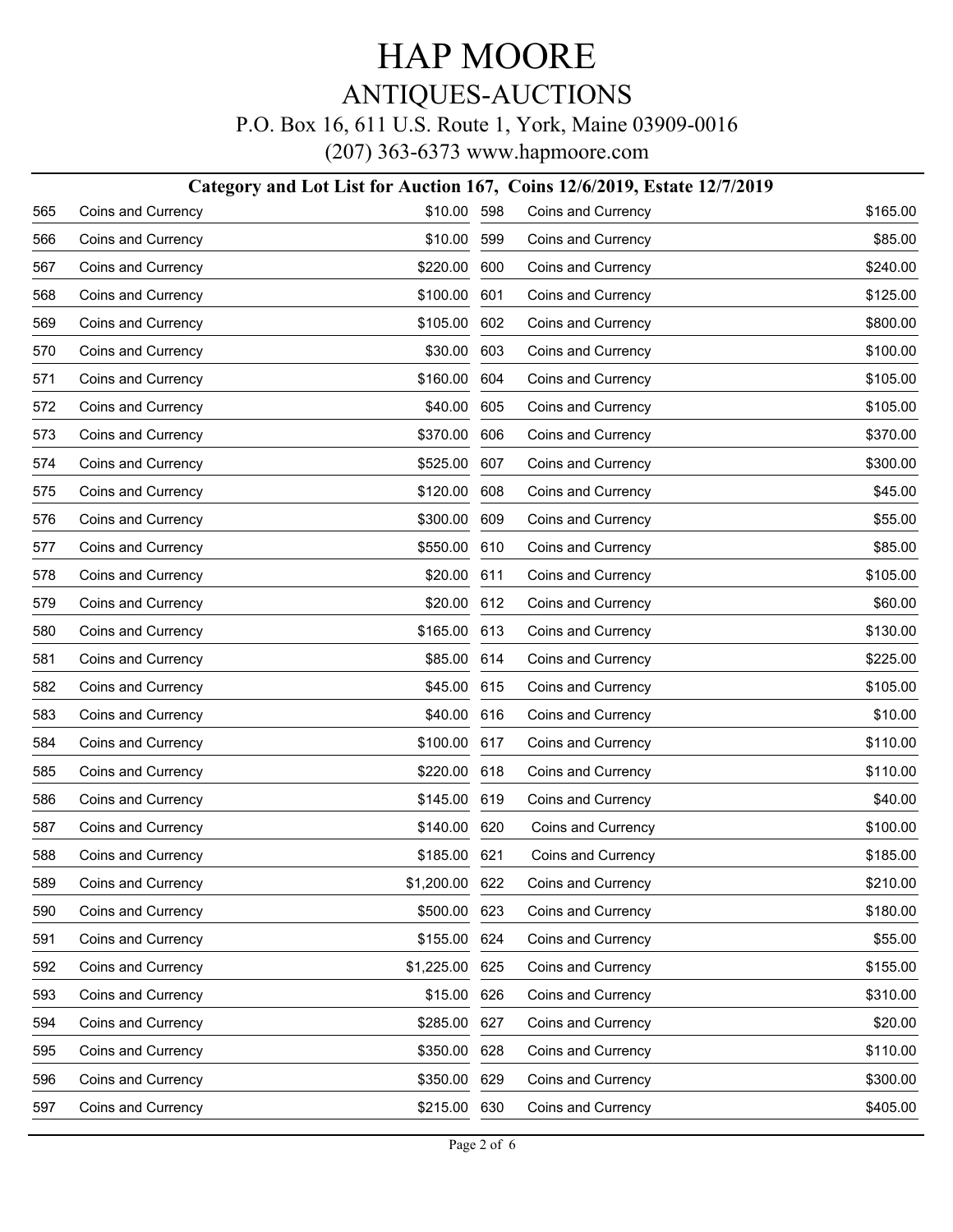### P.O. Box 16, 611 U.S. Route 1, York, Maine 03909-0016

|     | Category and Lot List for Auction 167, Coins 12/6/2019, Estate 12/7/2019 |                |     |                    |          |  |  |
|-----|--------------------------------------------------------------------------|----------------|-----|--------------------|----------|--|--|
| 631 | Coins and Currency                                                       | \$1,250.00 664 |     | Coins and Currency | \$10.00  |  |  |
| 632 | Coins and Currency                                                       | \$70.00        | 665 | Coins and Currency | \$90.00  |  |  |
| 633 | Coins and Currency                                                       | \$475.00       | 666 | Coins and Currency | \$125.00 |  |  |
| 634 | Coins and Currency                                                       | \$125.00       | 667 | Coins and Currency | \$85.00  |  |  |
| 635 | Coins and Currency                                                       | \$180.00       | 668 | Coins and Currency | \$100.00 |  |  |
| 636 | Coins and Currency                                                       | \$55.00        | 669 | Coins and Currency | \$10.00  |  |  |
| 637 | Coins and Currency                                                       | \$115.00       | 670 | Coins and Currency | \$85.00  |  |  |
| 638 | Coins and Currency                                                       | \$215.00       | 671 | Coins and Currency | \$20.00  |  |  |
| 639 | Coins and Currency                                                       | \$50.00        | 672 | Coins and Currency | \$240.00 |  |  |
| 640 | Coins and Currency                                                       | \$450.00       | 673 | Coins and Currency | \$80.00  |  |  |
| 641 | Coins and Currency                                                       | \$205.00       | 674 | Coins and Currency | \$210.00 |  |  |
| 642 | Coins and Currency                                                       | \$25.00        | 675 | Coins and Currency | \$180.00 |  |  |
| 643 | Coins and Currency                                                       | \$25.00        | 676 | Coins and Currency | \$400.00 |  |  |
| 644 | Coins and Currency                                                       | \$60.00        | 677 | Coins and Currency | \$75.00  |  |  |
| 645 | Coins and Currency                                                       | \$175.00       | 678 | Coins and Currency | \$45.00  |  |  |
| 646 | Coins and Currency                                                       | \$75.00        | 679 | Coins and Currency | \$450.00 |  |  |
| 647 | Coins and Currency                                                       | \$75.00        | 680 | Coins and Currency | \$100.00 |  |  |
| 648 | Coins and Currency                                                       | \$25.00        | 681 | Coins and Currency | \$120.00 |  |  |
| 649 | Coins and Currency                                                       | \$75.00        | 682 | Coins and Currency | \$425.00 |  |  |
| 650 | Coins and Currency                                                       | \$30.00        | 683 | Coins and Currency | \$160.00 |  |  |
| 651 | Coins and Currency                                                       | \$50.00        | 684 | Coins and Currency | \$135.00 |  |  |
| 652 | Coins and Currency                                                       | \$165.00       | 685 | Coins and Currency | \$350.00 |  |  |
| 653 | Coins and Currency                                                       | \$35.00        | 686 | Coins and Currency | \$140.00 |  |  |
| 654 | Coins and Currency                                                       | \$125.00       | 687 | Coins and Currency | \$95.00  |  |  |
| 655 | Coins and Currency                                                       | \$625.00 688   |     | Coins and Currency | \$170.00 |  |  |
| 656 | Coins and Currency                                                       | \$300.00       | 689 | Coins and Currency | \$120.00 |  |  |
| 657 | Coins and Currency                                                       | \$350.00       | 690 | Coins and Currency | \$200.00 |  |  |
| 658 | Coins and Currency                                                       | \$325.00       | 691 | Coins and Currency | \$95.00  |  |  |
| 659 | Coins and Currency                                                       | \$150.00       | 692 | Coins and Currency | \$115.00 |  |  |
| 660 | Coins and Currency                                                       | \$110.00       | 693 | Coins and Currency | \$145.00 |  |  |
| 661 | Coins and Currency                                                       | \$200.00       | 694 | Coins and Currency | \$50.00  |  |  |
| 662 | Coins and Currency                                                       | \$155.00       | 695 | Coins and Currency | \$135.00 |  |  |
| 663 | Coins and Currency                                                       | \$120.00       | 696 | Coins and Currency | \$270.00 |  |  |
|     |                                                                          |                |     |                    |          |  |  |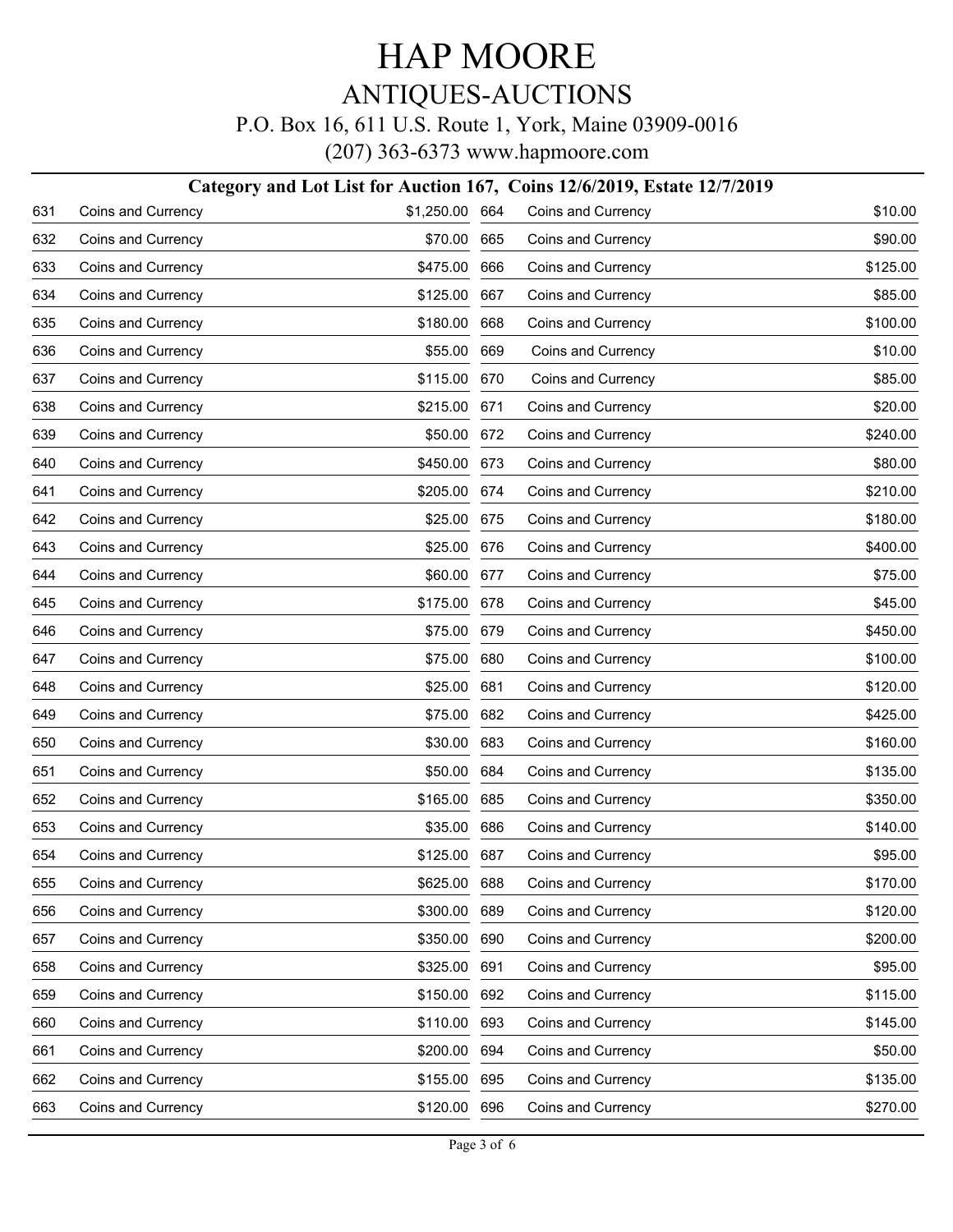### P.O. Box 16, 611 U.S. Route 1, York, Maine 03909-0016

|     | Category and Lot List for Auction 167, Coins 12/6/2019, Estate 12/7/2019 |              |       |                    |            |  |  |
|-----|--------------------------------------------------------------------------|--------------|-------|--------------------|------------|--|--|
| 697 | Coins and Currency                                                       | \$65.00 730  |       | Coins and Currency | \$215.00   |  |  |
| 698 | Coins and Currency                                                       | \$75.00      | 731   | Coins and Currency | \$70.00    |  |  |
| 699 | Coins and Currency                                                       | \$400.00     | 732   | Coins and Currency | \$25.00    |  |  |
| 700 | Coins and Currency                                                       | \$105.00     | 733   | Coins and Currency | \$75.00    |  |  |
| 701 | Coins and Currency                                                       | \$205.00     | 734   | Coins and Currency | \$300.00   |  |  |
| 702 | Coins and Currency                                                       | \$60.00      | 735   | Coins and Currency | \$625.00   |  |  |
| 703 | Coins and Currency                                                       | \$25.00      | 736   | Coins and Currency | \$300.00   |  |  |
| 704 | Coins and Currency                                                       | \$60.00      | 737   | Coins and Currency | \$250.00   |  |  |
| 705 | Coins and Currency                                                       | \$155.00     | 738   | Coins and Currency | \$105.00   |  |  |
| 706 | Coins and Currency                                                       | \$70.00      | 739   | Coins and Currency | \$125.00   |  |  |
| 707 | Coins and Currency                                                       | \$15.00      | 740   | Coins and Currency | \$30.00    |  |  |
| 708 | Coins and Currency                                                       | \$130.00     | 741   | Coins and Currency | \$55.00    |  |  |
| 709 | Coins and Currency                                                       | \$140.00     | -742  | Coins and Currency | \$90.00    |  |  |
| 710 | Coins and Currency                                                       | \$335.00     | -743  | Coins and Currency | \$105.00   |  |  |
| 711 | Coins and Currency                                                       | \$325.00 744 |       | Coins and Currency | \$55.00    |  |  |
| 712 | Coins and Currency                                                       | \$1,250.00   | - 745 | Coins and Currency | \$55.00    |  |  |
| 713 | Coins and Currency                                                       | \$55.00      | 746   | Coins and Currency | \$95.00    |  |  |
| 714 | Coins and Currency                                                       | \$225.00     | 747   | Coins and Currency | \$110.00   |  |  |
| 715 | Coins and Currency                                                       | \$115.00     | 748   | Coins and Currency | \$55.00    |  |  |
| 716 | Coins and Currency                                                       | \$95.00      | 749   | Coins and Currency | \$180.00   |  |  |
| 717 | Coins and Currency                                                       | \$900.00     | 750   | Coins and Currency | \$205.00   |  |  |
| 718 | Coins and Currency                                                       | \$110.00     | 751   | Coins and Currency | \$1,275.00 |  |  |
| 719 | Coins and Currency                                                       | \$575.00     | 752   | Coins and Currency | \$75.00    |  |  |
| 720 | Coins and Currency                                                       | \$300.00     | 753   | Coins and Currency | \$10.00    |  |  |
| 721 | Coins and Currency                                                       | \$380.00 754 |       | Coins and Currency | \$5.00     |  |  |
| 722 | Coins and Currency                                                       | \$40.00      | 755   | Coins and Currency | \$5.00     |  |  |
| 723 | Coins and Currency                                                       | \$145.00     | 756   | Coins and Currency | \$275.00   |  |  |
| 724 | Coins and Currency                                                       | \$300.00     | 757   | Coins and Currency | \$35.00    |  |  |
| 725 | Coins and Currency                                                       | \$135.00     | 758   | Coins and Currency | \$130.00   |  |  |
| 726 | Coins and Currency                                                       | \$140.00     | 759   | Coins and Currency | \$50.00    |  |  |
| 727 | Coins and Currency                                                       | \$105.00     | 760   | Coins and Currency | \$80.00    |  |  |
| 728 | Coins and Currency                                                       | \$410.00     | 761   | Coins and Currency | \$170.00   |  |  |
| 729 | Coins and Currency                                                       | \$25.00      | 762   | Coins and Currency | \$70.00    |  |  |
|     |                                                                          |              |       |                    |            |  |  |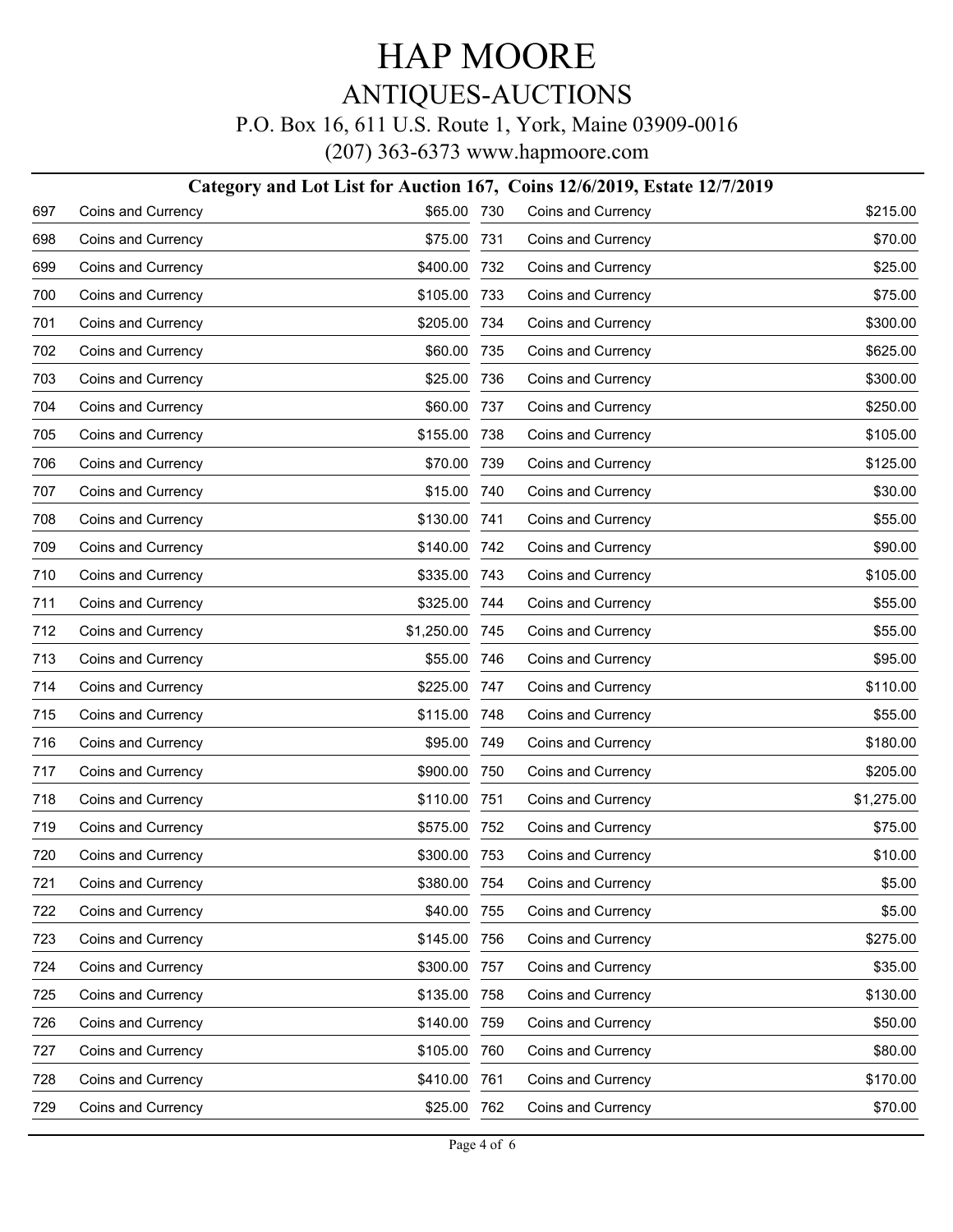### P.O. Box 16, 611 U.S. Route 1, York, Maine 03909-0016

|     | Category and Lot List for Auction 167, Coins 12/6/2019, Estate 12/7/2019 |              |     |                    |            |  |  |
|-----|--------------------------------------------------------------------------|--------------|-----|--------------------|------------|--|--|
| 763 | Coins and Currency                                                       | \$45.00 796  |     | Coins and Currency | \$55.00    |  |  |
| 764 | Coins and Currency                                                       | \$55.00      | 797 | Coins and Currency | \$75.00    |  |  |
| 765 | Coins and Currency                                                       | \$270.00     | 798 | Coins and Currency | \$175.00   |  |  |
| 766 | Coins and Currency                                                       | \$145.00     | 799 | Coins and Currency | \$285.00   |  |  |
| 767 | Coins and Currency                                                       | \$150.00     | 800 | Coins and Currency | \$20.00    |  |  |
| 768 | Coins and Currency                                                       | \$400.00     | 801 | Coins and Currency | \$185.00   |  |  |
| 769 | Coins and Currency                                                       | \$100.00     | 802 | Coins and Currency | \$315.00   |  |  |
| 770 | Coins and Currency                                                       | \$110.00     | 803 | Coins and Currency | \$160.00   |  |  |
| 771 | Coins and Currency                                                       | \$140.00     | 804 | Coins and Currency | \$100.00   |  |  |
| 772 | Coins and Currency                                                       | \$75.00      | 805 | Coins and Currency | \$50.00    |  |  |
| 773 | Coins and Currency                                                       | \$100.00     | 806 | Coins and Currency | \$140.00   |  |  |
| 774 | Coins and Currency                                                       | \$70.00      | 807 | Coins and Currency | \$15.00    |  |  |
| 775 | Coins and Currency                                                       | \$100.00     | 808 | Coins and Currency | \$490.00   |  |  |
| 776 | Coins and Currency                                                       | \$235.00     | 809 | Coins and Currency | \$105.00   |  |  |
| 777 | Coins and Currency                                                       | \$240.00     | 810 | Coins and Currency | \$10.00    |  |  |
| 778 | Coins and Currency                                                       | \$110.00     | 811 | Coins and Currency | \$55.00    |  |  |
| 779 | Coins and Currency                                                       | \$185.00     | 812 | Coins and Currency | \$30.00    |  |  |
| 780 | Coins and Currency                                                       | \$150.00     | 813 | Coins and Currency | \$45.00    |  |  |
| 781 | Coins and Currency                                                       | \$30.00      | 814 | Coins and Currency | \$40.00    |  |  |
| 782 | Coins and Currency                                                       | \$210.00     | 815 | Coins and Currency | \$15.00    |  |  |
| 783 | Coins and Currency                                                       | \$250.00     | 816 | Coins and Currency | \$195.00   |  |  |
| 784 | Coins and Currency                                                       | \$150.00     | 817 | Coins and Currency | \$400.00   |  |  |
| 785 | Coins and Currency                                                       | \$155.00     | 818 | Coins and Currency | \$50.00    |  |  |
| 786 | Coins and Currency                                                       | \$25.00 819  |     | Coins and Currency | \$425.00   |  |  |
| 787 | Coins and Currency                                                       | \$210.00 820 |     | Coins and Currency | \$125.00   |  |  |
| 788 | Coins and Currency                                                       | \$55.00      | 821 | Coins and Currency | \$340.00   |  |  |
| 789 | Coins and Currency                                                       | \$80.00      | 822 | Coins and Currency | \$300.00   |  |  |
| 790 | Coins and Currency                                                       | \$10.00      | 823 | Coins and Currency | \$300.00   |  |  |
| 791 | Coins and Currency                                                       | \$30.00      | 824 | Coins and Currency | \$675.00   |  |  |
| 792 | Coins and Currency                                                       | \$145.00     | 825 | Coins and Currency | \$650.00   |  |  |
| 793 | Coins and Currency                                                       | \$120.00     | 826 | Coins and Currency | \$750.00   |  |  |
| 794 | Coins and Currency                                                       | \$120.00     | 827 | Coins and Currency | \$300.00   |  |  |
| 795 | Coins and Currency                                                       | \$135.00 828 |     | Coins and Currency | \$1,350.00 |  |  |
|     |                                                                          |              |     |                    |            |  |  |